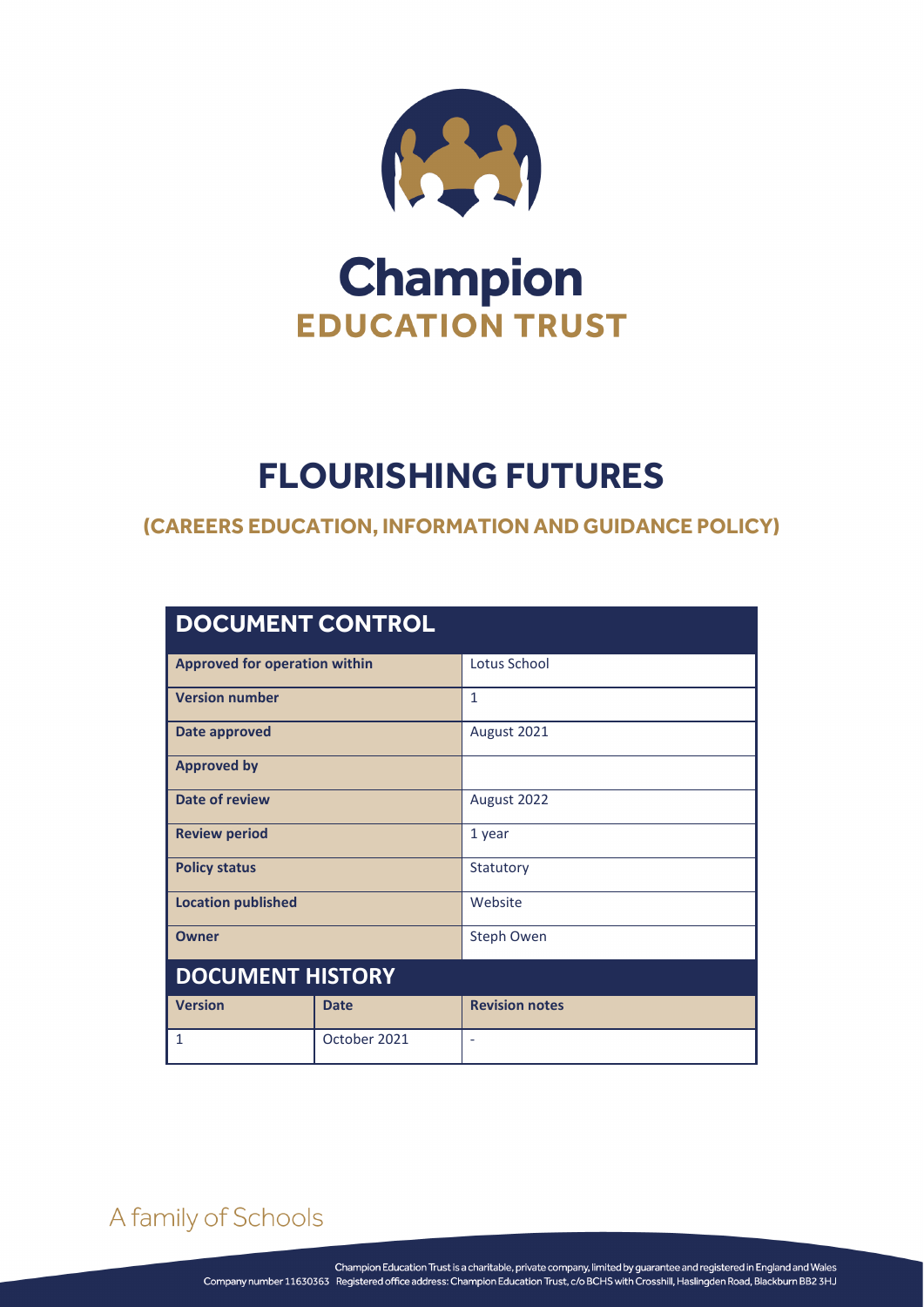#### **LOTUS CAREERS VISION STATEMENT**

As part of their education, we help all students explore their future education and career options, and offer them opportunities to develop their employability skills.

#### **STUDENT ENTITLEMENT**

All students in years 8-13 are entitled:

• To find out about technical education qualifications and apprenticeships opportunities, as part of a careers programme which provides information on the full range of education and training options available at each transition point;

• To hear from a range of local providers about the opportunities they offer, including technical education and apprenticeships – through options events, assemblies and group discussions and taster events;

• To understand how to make applications for the full range of academic and technical courses.

#### **MANAGEMENT OF PROVIDER ACCESS REQUESTS**

#### Procedure

A provider wishing to request access should contact Steph Owen via [SOwen815@lotusschool.co.uk](mailto:SOwen815@lotusschool.co.uk)

#### **INTRODUCTION**

At Lotus we believe that all our students are entitled to the very best education, including careers education and guidance, through a developed personalised curriculum, delivered by highly dedicated, experienced and qualified staff.

Lotus is committed to providing its students with a varied programme of Careers education and Guidance activities to equip and enable them to make informed decisions and choices at key transition points both during school and Post 16. It aims to help students develop, identify and add to their employability skills throughout their school life. Importantly it seeks to help students understand and be prepared for the ever changing and challenging work and career environment.

### **STATUTORY OBLIGATIONS FOR CAREERS WORK IN SCHOOL**

From September 2012 the Education Act 2011 placed schools under a duty to secure access to independent and impartial Careers guidance for their pupils in years 9 to 11. The Careers Guidance in Schools Regulations 2013 extended the age range to include pupils in year 8 and in years 12 and 13 from September 2013. These changes supported information and advice from an earlier age, enabling better informed decisions at ages 13 and 14 and assisted with the raising of the participation age, requiring young people to participate in education or training up until the end of the academic year in which they turn 18. Careers education is assessed within the new Common Inspection Framework that Ofsted are implementing from September 2015 with key descriptors focusing on the provision in school of high quality impartial Careers guidance.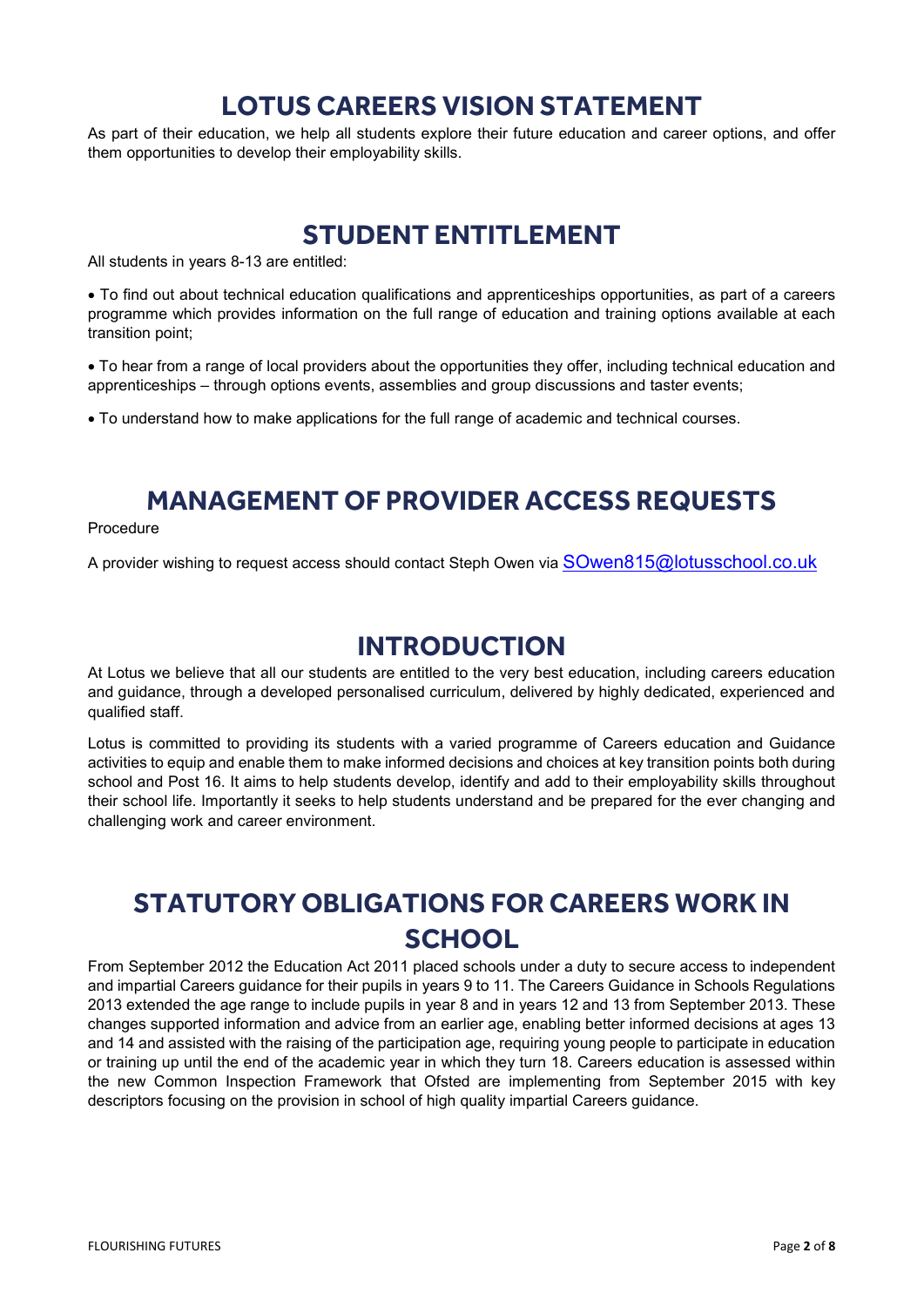### **THIS GUIDANCE SHOULD**

- enable learners to develop clear ambitious and realistic plans for the future;
- support preparation for their next stage, whether it will be education, training, self employment or employment;
- help pupils be informed about local and national skills

#### **PROVIDER ACCESS**

Any post 16 education or training provider, or employer wishing to engage with school should contact:

Miss Steph Owen, Deputy Headteacher/Careers Lead

SOwen815@lotusschool.co.uk

Our Flourishing Futures Careers programme is planned & delivered with close consideration with the eight Gatsby benchmarks: these are the benchmarks of good Careers Guidance. We track and record careers activity on software called a Compass Tracker+. This scores us against a national average.

| <b>Gatsby Benchmark</b>                               | <b>Description</b>                                                                                                                                                                                                                                                    | How Lotus School supports<br>this benchmark?                                                                                                                                                                                                            |
|-------------------------------------------------------|-----------------------------------------------------------------------------------------------------------------------------------------------------------------------------------------------------------------------------------------------------------------------|---------------------------------------------------------------------------------------------------------------------------------------------------------------------------------------------------------------------------------------------------------|
| A stable careers programme                            | <b>Every school and</b><br>college should have an<br>embedded programme<br>of career education and<br>guidance that is known<br>and understood by<br>pupils, parents,<br>teachers, governors and<br>employers.                                                        | Every student completes<br>Careers tasks (Flourishing<br>Futures) every Friday morning<br>Clear programme shared with<br>staff<br>Website has clear links for<br>Careers for parents<br><b>Discussions with Governors</b><br>based on Careers programme |
| Learning from career and<br>labour market information | Every pupil, and their<br>parents, should have<br>access to good quality<br>information about future<br>study options and<br>labour market<br>opportunities. They will<br>need the support of an<br>informed adviser to<br>make best use of<br>available information. | Use of Start Profile regularly for<br>students<br>DHT developing knowledge of<br>Careers to become a well<br>informed advisor for both<br>students & parents of Lotus<br>Links made with local careers<br>advisors                                      |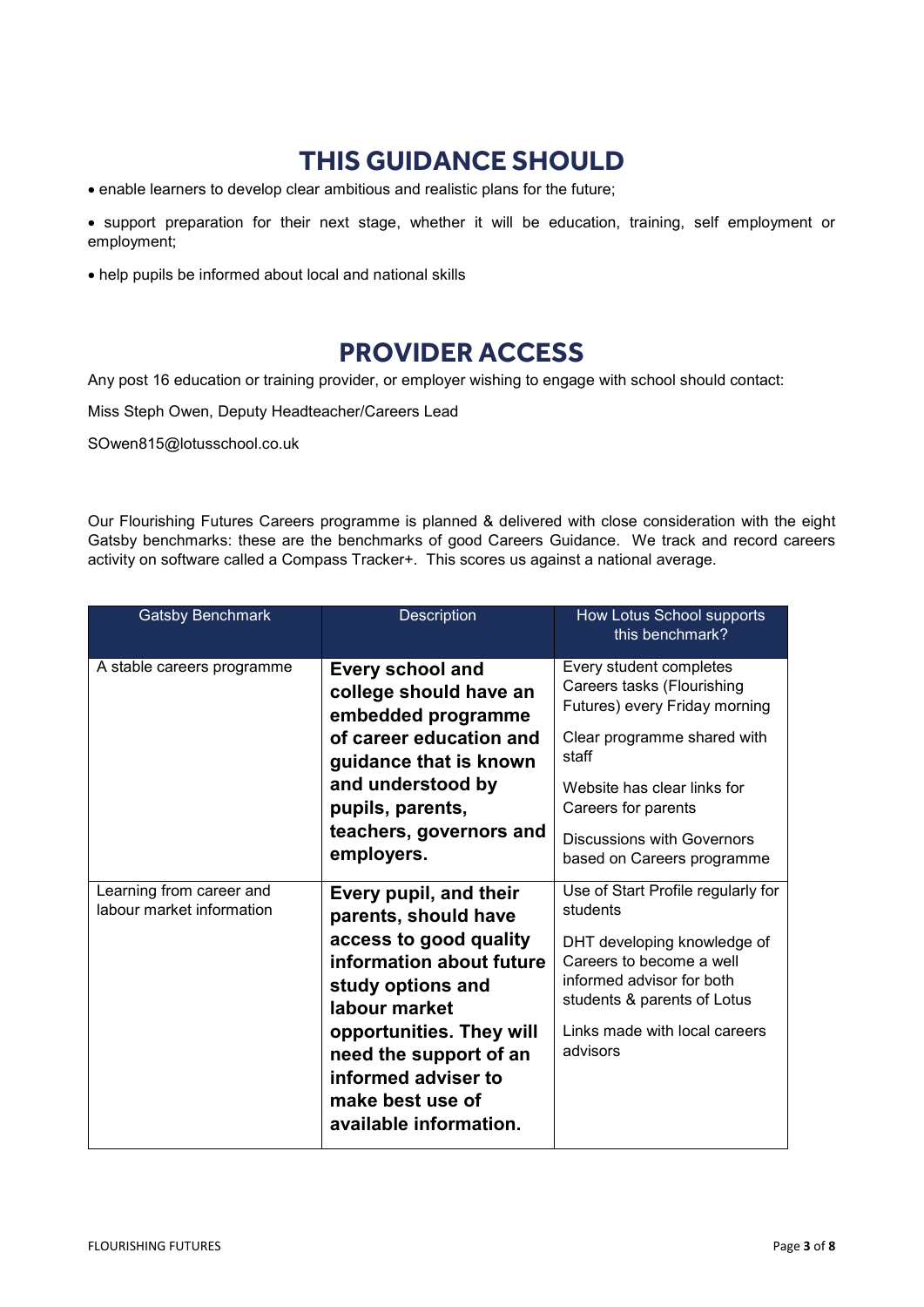| Addressing the needs of each<br>pupil         | <b>Advice and support</b><br>should be tailored to the<br>needs of each pupil.<br><b>Keeping good records</b><br>of pupils and their<br>destinations after<br>school will help.          | Clear & sensible advice will be<br>given to all students, and<br>regular support around future<br>choices given to all<br>DHT will keep clear records of<br>destinations after Lotus (Not<br>until 2024)                                                                                                                                                                                                                                                                   |
|-----------------------------------------------|------------------------------------------------------------------------------------------------------------------------------------------------------------------------------------------|----------------------------------------------------------------------------------------------------------------------------------------------------------------------------------------------------------------------------------------------------------------------------------------------------------------------------------------------------------------------------------------------------------------------------------------------------------------------------|
| Linking curriculum learning to<br>careers     | <b>Careers and enterprise</b><br>education should be<br>part of and included in a<br>pupils standard<br>lessons, linking<br>curriculum to real-world<br>careers paths.                   | New SOW/Mid term plans<br>template have been devised to<br>show liks to Careers in all<br>subject areas<br>All teacher s encouraged to<br>highlight Careers during<br>lessons where appropriate                                                                                                                                                                                                                                                                            |
| Encounters with employers<br>and employees    | All pupils should have<br>encounters with<br>employers and<br>emloyees that result in<br>a better understanding<br>qof the workplace and<br>the potential careers<br>paths open to them. | Use of Start Profile to all<br>students to listen to video's<br>from employers & employees.<br>Development of workplace<br>visits, visits from employers<br>into school to start once Covid<br>restrictions have been lifted.                                                                                                                                                                                                                                              |
| Experiences of workplaces                     | Its important for pupils<br>to experience the<br>workplace environment<br>to understand the<br>context in which they<br>could one day be<br>working.                                     | Links started to be developed<br>with local Freedom Church on<br>Mereside - will have a<br>café/shop which we hope<br>students will be able to work in<br>soon.<br>Lotus has employed TA's with<br>a range of workplace skills;<br>plastering, mechanics,<br>gardening, painting &<br>decorating, and joinery -<br>students are therefore given<br>the opportunity out of class to<br>develop & experience these<br>areas.<br>Lotus to consider work<br>experience for KS4 |
| Encounters with further and<br>high education | <b>Careers provision</b><br>should cover further<br>and higher education as<br>well as potential<br>professioanls. Pupils<br>should have encounters<br>with these                        | Task during Fridays Flourishing<br>Futures sessions planned so<br>students start to look at options<br>at school for KS4, local college<br>courses post 16, and<br>Apprenticeships.<br>Once we have students in Year<br>10 (Sept 2022) we will look to<br>develop links with the local                                                                                                                                                                                     |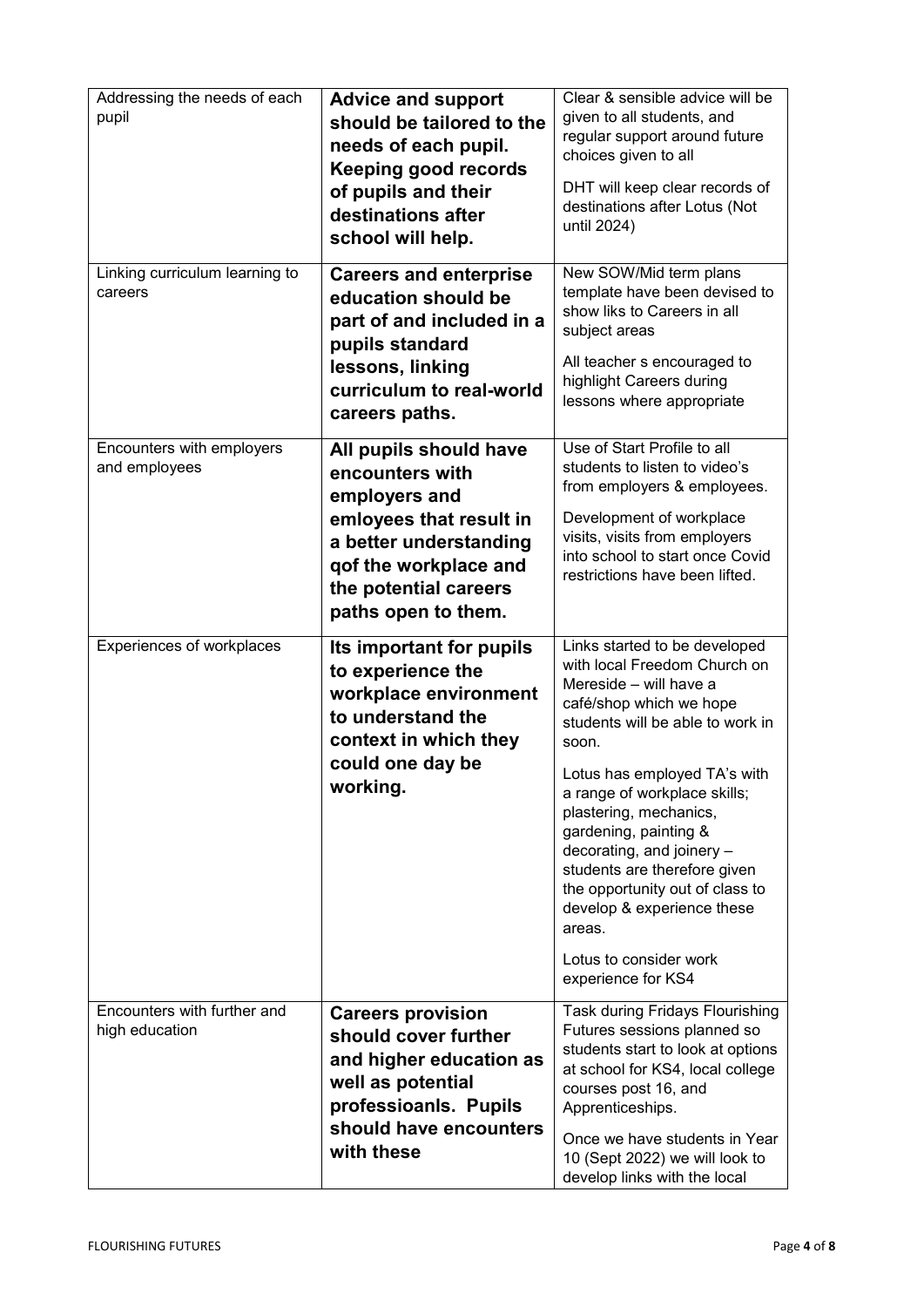|                          | organisations whilst at<br>school.                                                                                                                                                                                            | colleges - have guests into<br>school, and organise trips to<br>the colleges                                                                                                               |
|--------------------------|-------------------------------------------------------------------------------------------------------------------------------------------------------------------------------------------------------------------------------|--------------------------------------------------------------------------------------------------------------------------------------------------------------------------------------------|
| <b>Personal Guidance</b> | Every pupil should have<br>opportunities for<br>guidance interviews<br>with a career adviser,<br>who could be internal (a<br>member of school staff)<br>or external, provided<br>they are trained to an<br>appropriate level. | Tasks in Flourishing Futures<br>are based around skills ready<br>for adulthood; Communication<br>Skills - this being embedded<br>from Yr6 ready for interview<br>practice in Years 10 & 11 |

Useful links for students & parents:

<https://nationalcareersservice.direct.gov.uk/skills-health-check/your-assessments>

[https://www.careersadviceforparents.org/2015/01/choosing-gcse-subjects-essential](https://www.careersadviceforparents.org/2015/01/choosing-gcse-subjects-essential-guide.html)[guide.html](https://www.careersadviceforparents.org/2015/01/choosing-gcse-subjects-essential-guide.html)

<https://www.startprofile.com/>

<https://www.gov.uk/topic/further-education-skills/apprenticeships>

[https://www.how2become.com](https://www.how2become.com/)

<https://icould.com/>

<http://www.plotr.co.uk/>

<https://www.careersadviceforparents.org/>

<https://www.reed.co.uk/cvbuilder>

There is an extensive programme of Careers Education, Flourishing Futures, covering:

- Employability skills and preparation for work;
- Use of Careers software available;
- Enterprise activities;

• Understanding links between subjects and careers; preparation for work experience; introducing Higher Education, progression options post-16 which includes Sixth form; apprenticeships; Further Education;

- CV preparation and completing application forms (KS4)
- Visits by Employers to the school

• Visits to workshops, Careers related shows, Careers and Higher Education fairs and conferences for students to raise aspirations and their Careers knowledge and awareness.

- Work experience opportunities for Yr10 and Yr. 11 pupils who express an interest in doing so
- All of Year 11 to have a mock interview practice
- Access for all to Careers information resources, prospectuses and useful web sites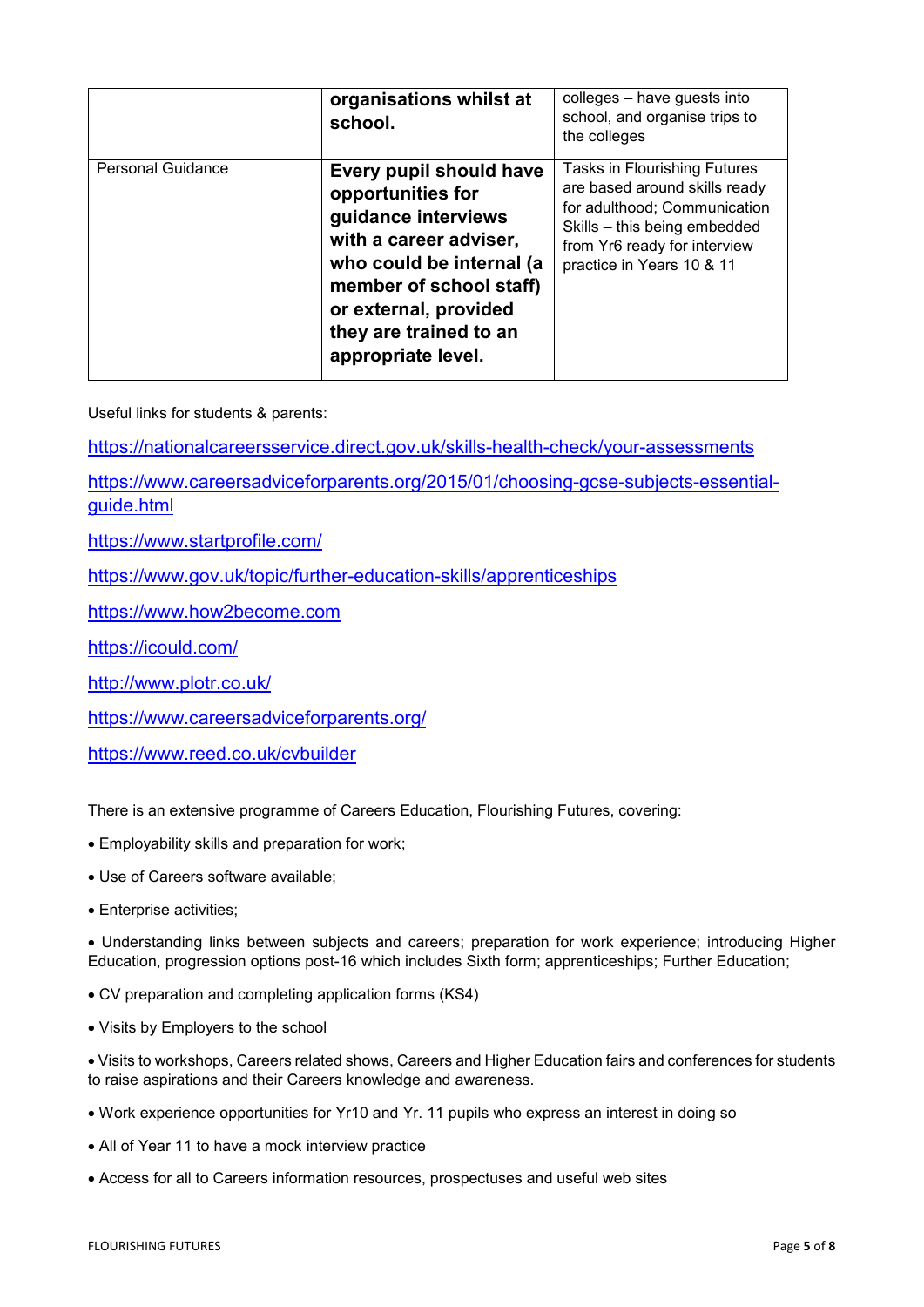• Citizenship, volunteering and community project awareness.

Targeted supported for identified vulnerable students in Year 11 at risk of becoming NEET to discuss their post 16 options

### **SUMMARY OF PROVISION (2021/2022)**

| Years 6, 7, 8 & 9 | <b>Autumn</b> Term                                                                    |  |  |  |
|-------------------|---------------------------------------------------------------------------------------|--|--|--|
|                   | Develop aspirations through 1PP/Class staff conversations                             |  |  |  |
|                   | Set up with Start Profile                                                             |  |  |  |
|                   | Use Start Profile to build a profile about themselves                                 |  |  |  |
|                   | Introduce key skills for adulthood/Employability                                      |  |  |  |
|                   | Consider Careers based on current interests                                           |  |  |  |
|                   | Start to learn about what choices will need to made about their education<br>and when |  |  |  |

### **FURTHER CAREERS OPPORTUNITIES**

For Students in Year 9:

- Talks from Local Colleges
- Focus on GCSE options & alternatives
- Broaden knowledge of job opportunities in Lancashire not just Blackpool
- Complete online courses for Careers: Young Enterprise Route to success, and Young Enterprise Employable me.

## **DEVELOPMENT POINTS FOR THE FUTURE WHEN LOTUS HAS STUDENTS IN KS4**

Year 10:

- College talks
- Visits to Universities
- Work Experience Opportunities
- Develop Interview experience

Year 11:

- CV building
- Application Forms support
- Embed interview experience
- Employment fairs/visits to external workplaces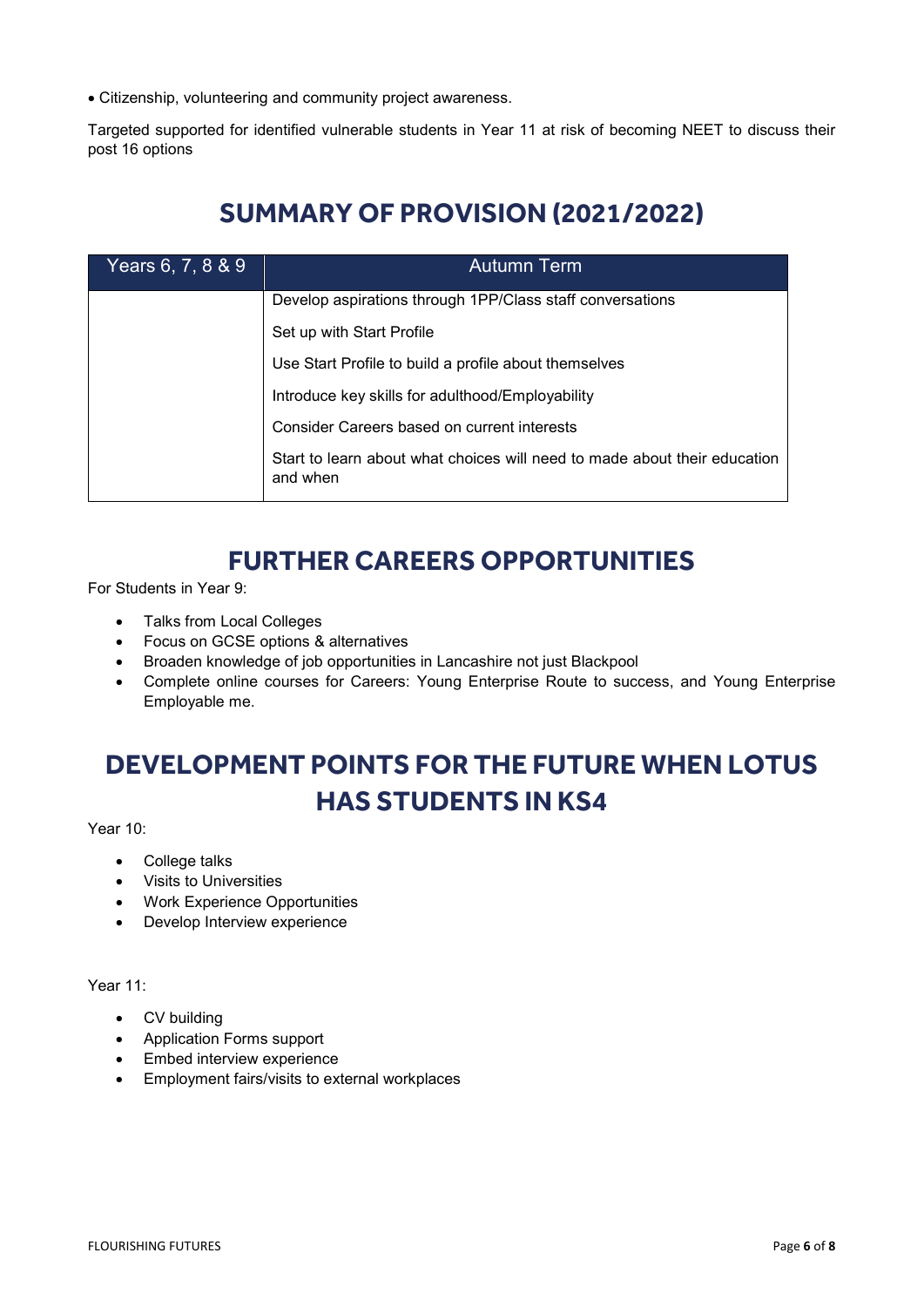### **KEY SKILLS FOR ADULTHOOD: (TO BE EMBEDDED FROM YR6)**

- Empathy
- **Communication**
- Time Management
- Independence
- Employability Skills
- Resilience

## **CAREER PROFESSIONAL DEVELOPMENT/QUALITY & EVALUATION**

The Careers Lead, Miss Owen, attends regular Careers Network meetings across Blackpool, and Lancashire with fellow careers advisors to discuss areas relating to Careers & Enterprise. Miss Owen also works closely with her Inspira Enterprise Coordinator, ensuring that all resources available to Lotus is accessed, for the development and employability of the Lotus students in the future. Miss Owen will arrange for employers, further and higher education institutions, training providers and careers information services to visit students in school, and will arrange visits off site when required.

Miss Owen will meet with her line-manager, the Head teacher to discuss the careers programme regularly. A school Governor will be appointed as the link Governor for Careers and will have updates when required. Student voice will also give feedback which will help make any changes or improvements to the Flourishing Futures Careers programme. The CEIAG will be reviewed annually.

| What are the main<br>goals?                                                        | Led by?               | <b>Resources</b>                                                                                         | By When            | <b>Success Criteria</b>                                                                                               |
|------------------------------------------------------------------------------------|-----------------------|----------------------------------------------------------------------------------------------------------|--------------------|-----------------------------------------------------------------------------------------------------------------------|
| Establish and embed<br>the use of Compass+                                         | SOW                   | Compass+                                                                                                 | Initially Oct 2020 | SOW has completed all<br>3 Complass + within<br>timeframe showing<br>progress towards the<br><b>Gatsby Benchmarks</b> |
| To build Aspirations<br>and future dreams                                          | All staff             | One Page<br>Profile.<br><b>Pupils Views</b><br>for $AR$ .<br>Key worker/<br>relationships<br>with staff. | Dec 2020           | All students will have an<br>aspiration/dream for the<br>future with relation to<br>career.                           |
| To build Aspirations<br>and future dreams<br>through Flourishing<br><b>Futures</b> | Form Tutors<br>& TA's | Flourishing<br>Future tasks                                                                              | Dec 2021           | All students will<br>complete tasks around<br>aspirations                                                             |
| Clear classroom<br>displays to support                                             | Form Tutors<br>& TA's | <b>Student</b><br>work                                                                                   | Dec 2021           | Clear displays seen in<br>every classroom                                                                             |

Development Priorities – Goals (Sept 2020- July 2022)